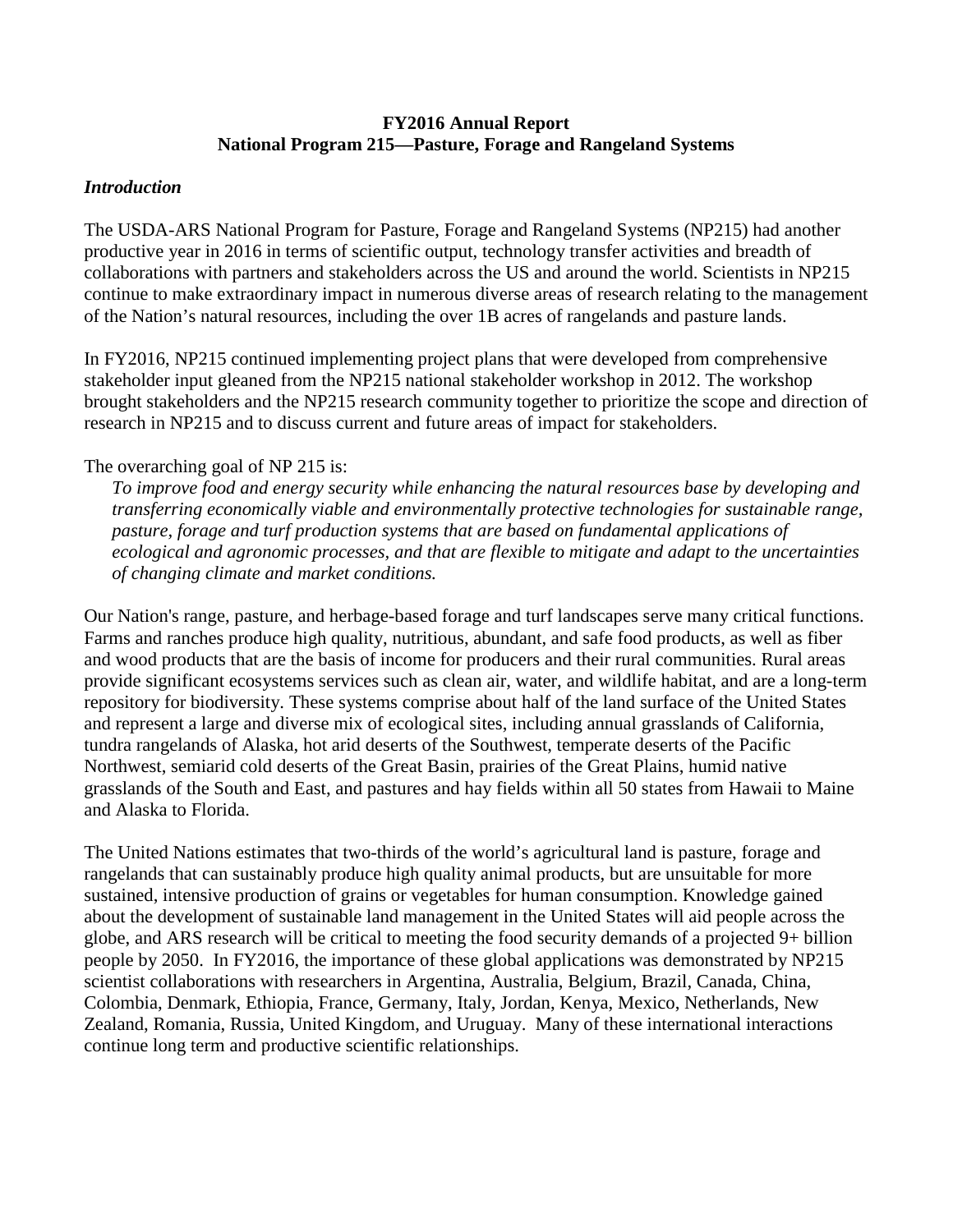The Nation's 30-40 million acres of turf lands are found around our homes, schools, municipal and commercial buildings, in our parks, greenbelts and recreational areas, and along our roadsides, airports and right-of-ways. These lands contribute to our well-being in many ways, including beautifying our towns and cities; enhancing property values; and providing vital environmental services such as erosion prevention, nutrient cycling, carbon sequestration and aquifer replenishment. Turfgrass and related industries contribute an estimated \$40 billion a year to the U.S. economy.

Pastures, forages and rangelands are the primary forage base for U.S. livestock grazing industries and are used by more than 60 million cattle and more than 8 million sheep and goats. Forage livestock systems contribute more than \$100 billion in farm sales annually to the U.S. economy. The estimated value of alfalfa and other hay production is \$13 billion, and is the third most valuable crop to U.S. agriculture, behind only corn and soybeans. In addition, hay exports from all U.S. ports has increased 34% during the 2002-2011 period to nearly 4M metric tons per year. The publicly owned rangelands in the western U.S. are also critically important, providing forage on 260 million acres for three million beef cattle and sheep raised on over 30,000 primarily family owned and operated ranches. Nearly 70% of dietary protein and 40% of dietary calories for the U.S. population are of animal origin, and forage resources are crucial for sustained efficient production of food animal products.

The ecosystem services provided by these lands are of increasing importance. Watersheds in upland range and pasture regions are essential sources of clean water for urban areas, irrigated agriculture, and recreation. These lands provide forage and habitat for numerous wildlife species, including 20 million deer, one-half-million pronghorn antelope, 400,000 elk, 55,000 feral horses and burros, and hundreds of additional animal and bird species. An array of additional demands are also placed on these natural resources, including mining, oil and natural gas production, camping, hiking, fishing, hunting, and other recreational activities. For example, Bureau of Land Management rangelands, primarily in the western U.S., supported over 1.5M hunters and over 40M visitors in 2011. Meeting these many demands requires an improved understanding of how basic ecological processes are affected by grazing livestock production, drought, climate change, forage management and harvest, and other conservation practices.

Of particular significance is the continued close working relationship between NP215 scientists and technical staff with the Natural Resource Conservation Service. The NRCS provides technical support to the management of ~1 billion acres of private grazing lands. ARS scientific support in the development of conservation practices deployed by the NRCS, and the quantitative techniques employed in evaluating their effects, is critically important to the management of these natural resources.

Harvested and conserved forages provide a dietary resource for continuity of livestock production that is especially important during periods of cold or drought when nutrient rich plants are not available. Harvested and conserved forages also provide an important source of roughage and nutrients for dairy cattle in animal feeding operations. To meet this demand, nearly 200 million tons of forage crops are harvested each year from 73 million acres in the U.S., which is 24% of the cropland - providing about half the forage requirements of dairy cattle. The remainder, along with rangeland and pasture, supplies the forage needs of beef cattle, sheep, goats, horses, and other livestock. Increased forage and food animal production efficiencies are needed to ensure the competitiveness and sustainability of food animal producers and to improve domestic and international food security.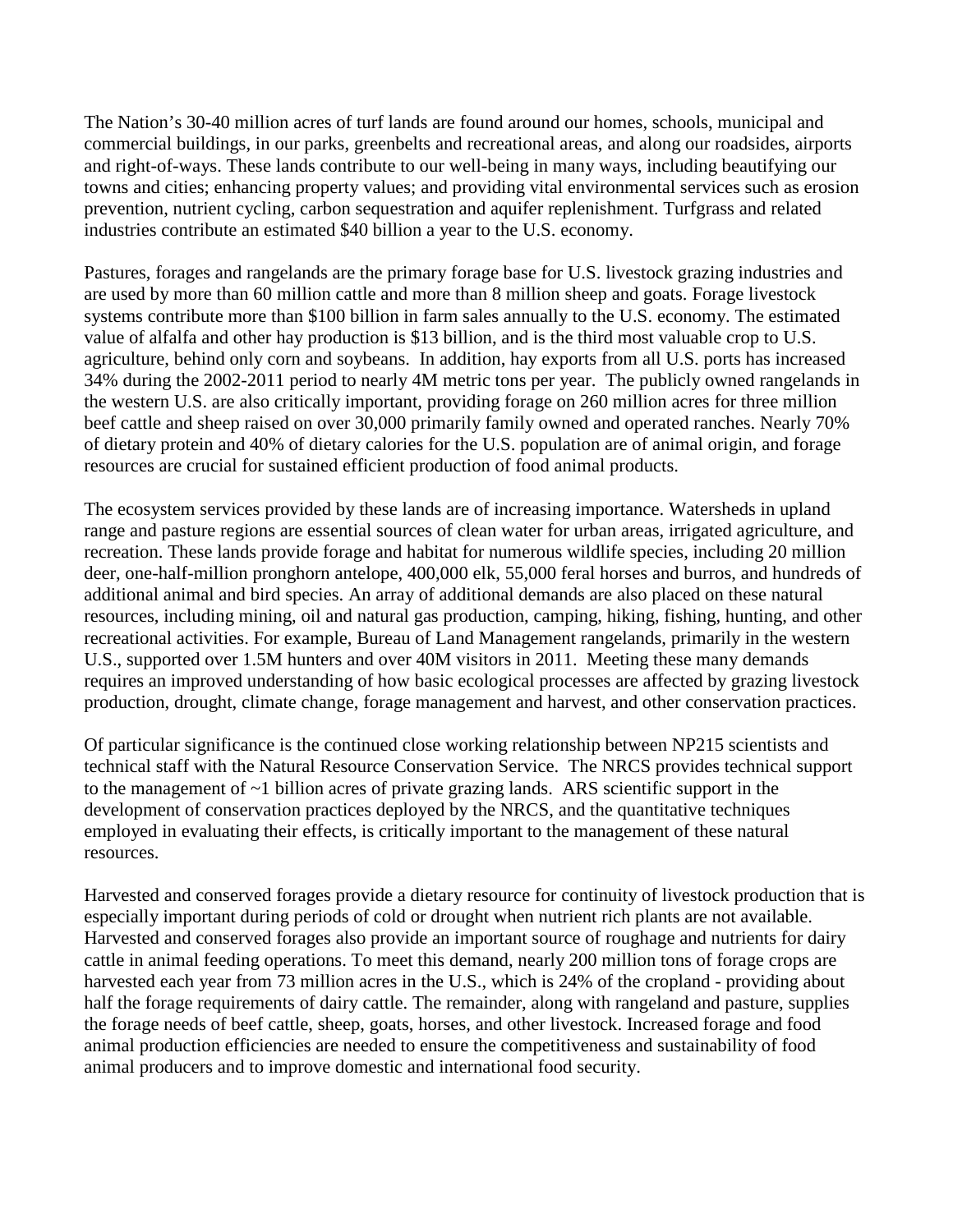During FY 2016, 96 full-time scientists working at 22 locations across the U.S. actively engaged in 26 ARS-led and 189 cooperative research projects in NP215. ARS-led projects were approved through the ARS Office of Scientific Quality Review in 2012, making FY2016 the fourth year of implementation of these five-year projects. The gross fiscal year 2016 funding for NP215 was \$42.8 million.

# **New additions to the NP215 team in 2016 were:**

- **Dr. Deborah Samac** was selected to be the new Research Leader of the Plant Science Research Unit in St. Paul, MN. Her research is in the area of molecular markers for disease resistance in alfalfa, diversity of alfalfa pathogens, alfalfa biotechnology, and characterization of microbial communities associated with alfalfa roots.
- The Plant Science Research Unit in St. Paul, MN hosted visiting scientist **Dr. Yuanyuan Cao**, an Associate Professor in Microbiology at Anhui Agricultural University, in Hefei, Anhui in China. Her research with ARS focused on phenotyping alfalfa root architecture and characterizing diversity in symbiotic bacteria in alfalfa root nodules.
- The Forage Seed and Cereal Research Laboratory, Corvallis, OR, welcomed three new scientists in 2016: **Dr. Ryan Hayes** is the new Research Leader at FSCRL. He is working on development of rust resistance germplasm in cool season grasses. **Dr. John Henning**'s expertise is in genetics and breeding; he will provide bioinformatics support to ongoing projects in Corvallis. **Dr. Barb**  Gilmore is a postdoctoral research associate studying biotic stress of cool season grasses.
- **Dr. Tucker Burch,** Research Agricultural Engineer, joined the U.S. Dairy Forage Research Center, Marshfield, WI. His field of expertise is civil engineering. **Dr. Kristan Reed** has also joined the USDFRC as a postdoctoral research associate. She is studying reactive nitrogen in dairy production systems.
- **Dr. Lisa Kucek** joined the U.S. Dairy Forage Research Center, Madison, WI as a postdoctoral research associate. She is studying breeding of winter annual legume organic cover crops.
- **Dr. David Hoover** joined the Rangeland Resources and Systems Research Unit in Cheyenne, WY. David will be working on ecohydrological issues in semiarid rangelands as affected by management and topoedaphic influences.
- The Northern Great Plains Research Laboratory in Mandan ND hosted visiting scientist **Dr. Julie Ryschawy** of the French National Institute for Agricultural Research (INRA), Toulouse, France, to study integrated crop-livestock systems.
- The Grazinglands Research Laboratory in El Reno, OK welcomed two new postdoctoral research associates in 2016: **Dr. Pradeep Wagle** is an ecologist studying evapotranspiration monitoring with eddy covariance systems. **Dr. Tanka Kandel** is a soil scientist monitoring greenhouse gas emissions using static chambers under different crop, tillage, fertilizer, and grazing systems. **Dr. Pradeep Adhikari** is an agronomist studying crop modeling with Decision Support System for Agrotechnology Transfer (DSSAT) to evaluate soil and water management strategies under changing climate conditions.

## **The following scientists retired from the ranks of NP215:**

- **Dr. Robert Blank** is now on phased retirement from the Great Basin Rangelands Research Unit in Reno, NV. He is finalizing his research on cheatgrass interactions on soils in the Great Basin.
- **Dr. Bill Jokela,** Research Soil Scientist, retired from the U.S. Dairy Forage Research Center, Marshfield, WI.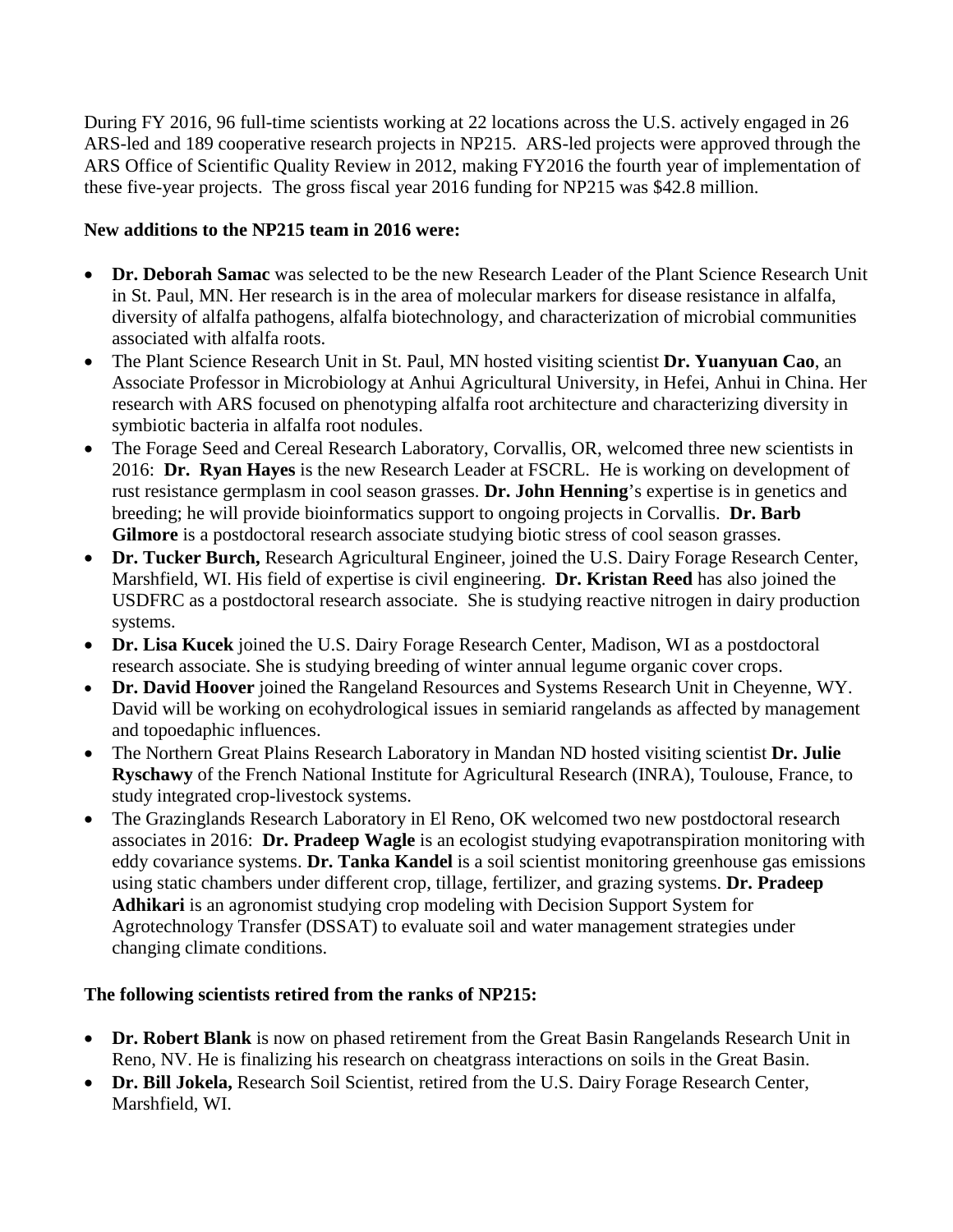• **Dr. Matt Sanderson** of the Northern Great Plains Research Laboratory, Mandan, ND, retired after serving six years as Research Leader.

The distinguished record of service of these scientists is recognized world-wide, and they will be missed in NP215.

# **The following scientists in NP 215 received prominent awards in 2016:**

- **Drs. Mark Weltz** and **Jason Nesbit,** Great Basin Rangelands Research Unit, Reno, NV and **Dr. Ken Spaeth,** USDA-NRCS, Ft. Worth, TX, were invited to Almaty, Kazakhstan to provide a 5 day workshop on assessing risks to rangeland health and sustainability. Training was provide in use and application of the Rangeland Hydrology and Erosion Model and the KINEROS2 watershed assessment tool to 40 faculty members of Kazakh National Agrarian University to assess soil erosion and its potential to degrade rangelands. The team was awarded Honorary Professorship and full professor status at Kazakh National Agrarian University and 2 medals related to conservation and excellence in teaching.
- **Dr. Peter Vadas** of the U.S. Dairy Forage Research Center, Marshfield, WI, received a Superior Paper Award from Transactions of ASABE for his manuscript "*New Model for Runoff, Sediment, and P Losses from Outdoor Cattle Lots."* Dr. Vadas was also named an Outstanding Associate Editor by the Soil Science Society of America.
- **Dr. Wayne Coblentz** of the U.S. Dairy Forage Research Center, Marshfield, WI, received an Editor's Choice Award from the Journal of Dairy Science for his paper, "*Growth Performance and Sorting Characteristics of Corn Silage/Alfalfa Haylage Diets with or without Forage Dilution Offered to Replacement Dairy Heifers."*
- **Dr. Michael Casler** of the U.S. Dairy Forage Research Center, Madison, WI received the Medallion Award from American Forage and Grassland Conference, the highest recognition given by AFGC, for outstanding contributions on behalf of forages and grasslands and the American Forage and Grassland Council, and national recognition for work in research, teaching, extension, production, or industrial development.
- **Dr. Lauren Porensky** of the Rangeland Resources and Systems Research Unit in Cheyenne WY, received the U.S. Forest Service National Grassland Council Research and Technology Award Honorable Mention for work on Thunder Basin National Grassland.
- **Dr. David Toledo** of the Northern Great Plains Research Laboratory, Mandan, ND, received the Outstanding Young Range Management Professional Award from the Society of Range Management.

The quality and impact of NP 215 research was further evidenced in 2016 by following:

- Over 171 refereed journal articles published;
- 1 new patent received
- 1 new patent application and 6 new invention disclosures submitted;
- 4 current cooperative research and development agreements, and 10 new material transfer agreement with stakeholders;
- Administration or development of 6 collaborative web sites for partners in academia, other research organizations or non-government organizations, and stakeholders.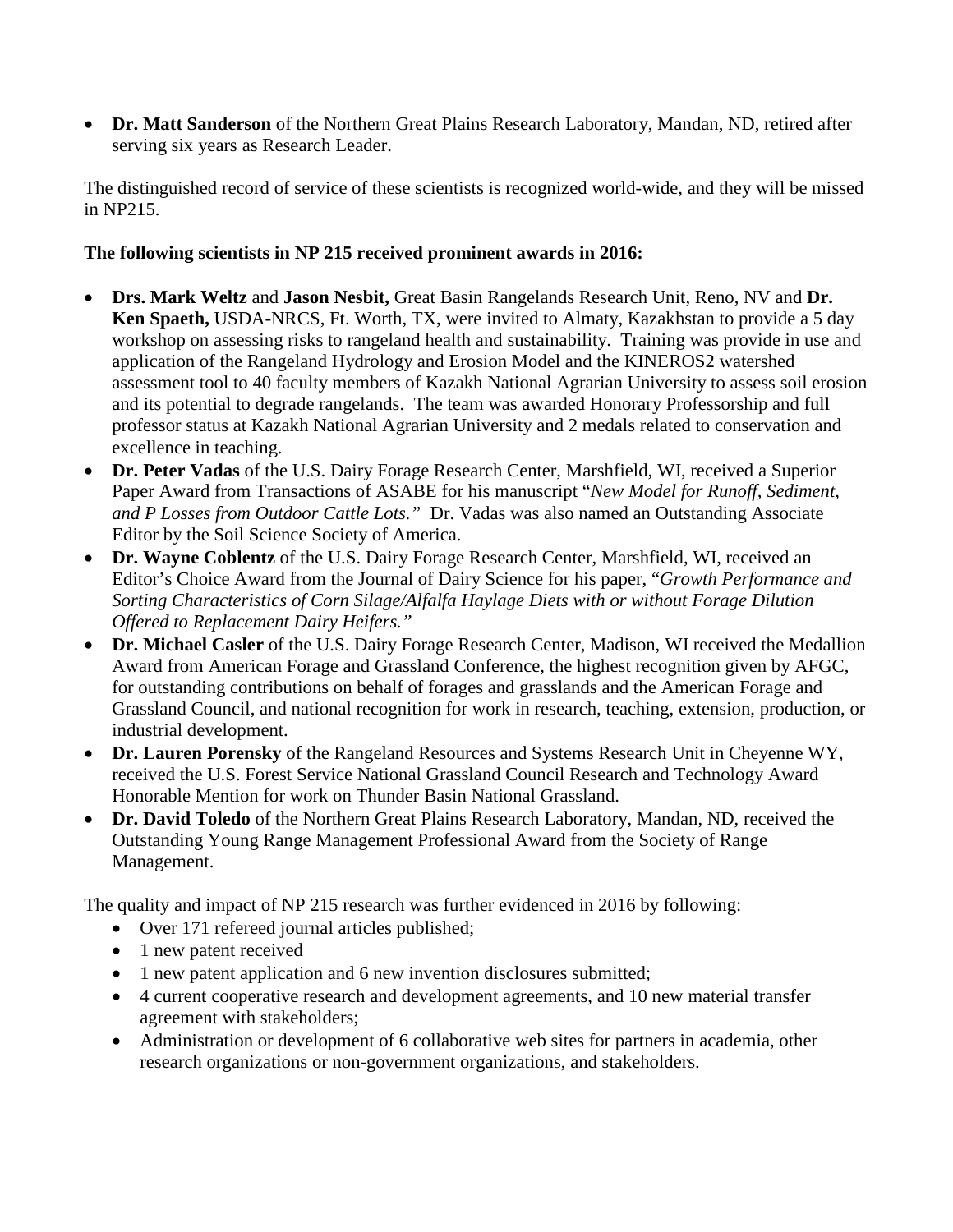#### **NP 215 Accomplishments for FY2016**

This section summarizes 19 significant and high impact research results that address the priorities of the 4 specific components of the FY 2013 – 2018 action plan for the NP 215. Each section summarizes accomplishments of individual research projects in NP 215. Of particular note are the many high impact accomplishments that address key problems facing management of the Nation's grazing lands. Units in the NP215 program have been nimble in directing research to develop conservation practices and pasture/forage management systems that solve critical problems, including controlling wildfire and erosion, enhancing habitat values for critical species including sage grouse, controlling invasive species such as cheatgrass and juniper, and development of ecologically based techniques for quantitatively assessing and monitoring land. Many of the programs summarized for FY 2016 include significant domestic and international collaborations with both industry and academia. These collaborations provide extraordinary opportunities to leverage funding and scientific expertise for USDA-ARS research by rapidly disseminating technology, which enhances the impact of ARS research programs.

Additionally, internal collaborations remain a significant emphasis for ARS research locations. Through these collaborations, scientists gain from each other's findings and better coordinate research methods and protocols. In FY16, progress was made in developing the National Wind Erosion Research Network, led by ARS but incorporating the efforts of researchers across USDA and other federal agencies. The Network also ties into the emerging Long-Term Agro-Ecosystem Research (LTAR) network being developed by ARS crop and grazing land scientists. In addition to the benefits these networks afford to ARS scientists, stakeholders also benefit through more coordinated and consistent data and information for their management analysis and planning.

## **Component 1. Improved Rangeland Management for Enhanced Livestock Production, Conservation, and Ecological Services**

**Grazing management strategies to prevent wildfires in western rangelands.** Exotic annual grasses, such as cheatgrass, are now present on nearly 100 million acres of western U.S. Rangeland. Invasion by cheatgrass increased the amount of highly flammable, fine fuels in infested areas, which in turn, increased the frequency and size of wildfires. These wildfires are not only a threat to human safety, they also reduce livestock forage and degrade wildlife habitat. Unfortunately, the same wildfires also kill native plants and allow further invasion by cheatgrass. Mitigation efforts focused on reseeding or replanting native plants after a wildfire have had only limited success. ARS scientists in Burns, Oregon have developed strategies that effectively reduce the fine fuel loads, thus reducing wildfire frequency and heat intensity. These strategies provide ways to retain the desired native plants and reduce their loss when fires do occur. The scientists developed a model and research framework for using pre-fire fuelload management (including livestock grazing) to decrease the mortality of desired native plants during wildfires and reduce the need for post-fire seeding practices, which are often ineffective. This work provides ranchers and public land managers with strategies for preemptive fuels management that can prevent loss of native forages.

**Establishment of desirable forage species is more successful following cheatgrass weed control.**  Cheatgrass (*Bromus tectorum*) invasion has significantly altered native plant communities throughout the Intermountain West, and rehabilitation of cheatgrass-infested rangelands is a daunting task for land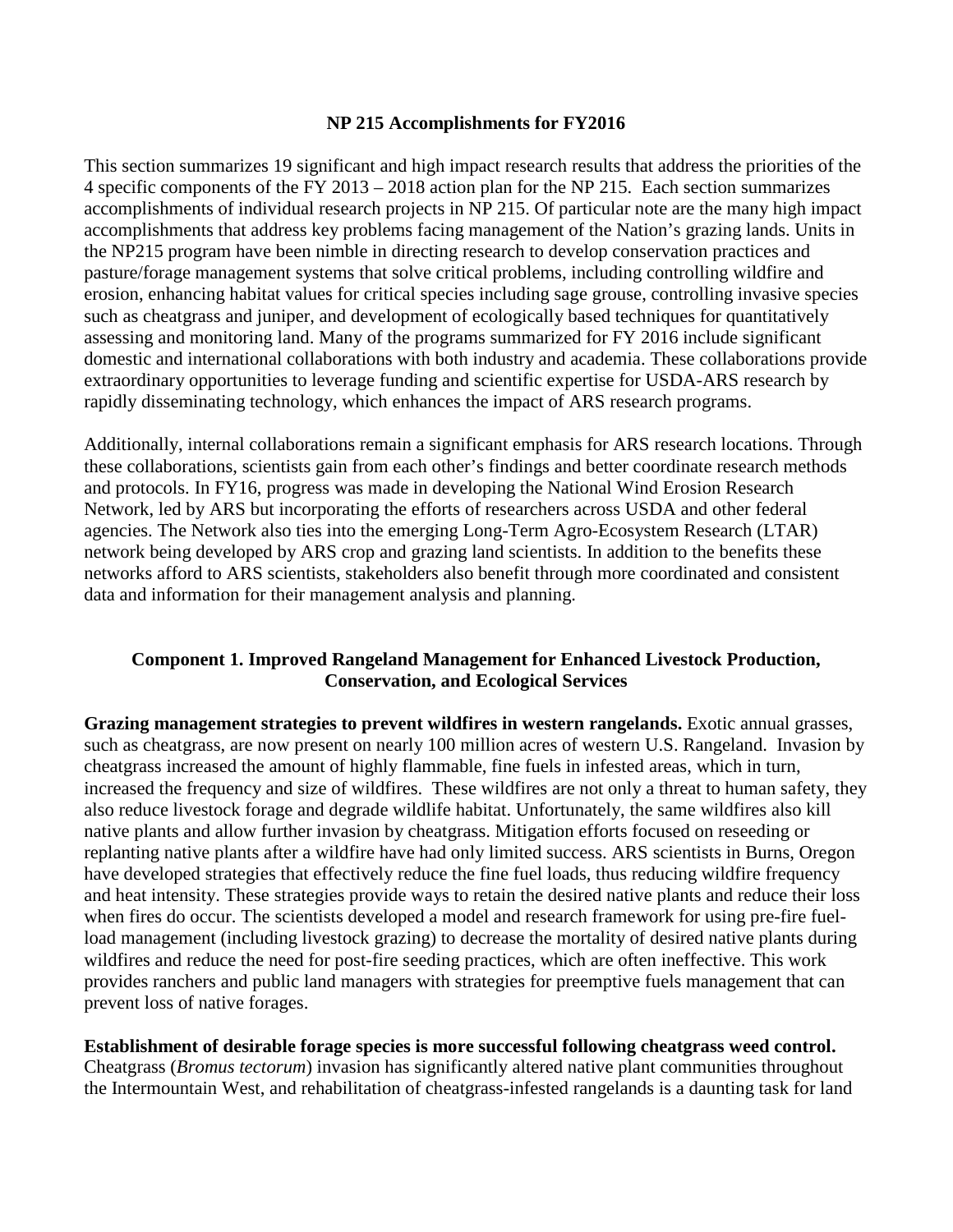managers. The establishment of long-lived perennial grasses is key to suppressing cheatgrass spread and allowing plant succession to occur. ARS scientists in Reno, Nevada, implemented study plots in northern Nevada to test various herbicides to control cheatgrass and establish desirable plant species for wildlife and grazing resources. The application of herbicides reduced cheatgrass densities from an average of 210.6/m² down to 7.2/m², and at the same time, perennial grass densities, through release of residual plants and drill seeding of desirable species, increased from 0.6/m² to 10.7/m². This study shows that cheatgrass control using appropriate herbicides is critical in successful rehabilitation of rangelands, and when done properly, rangeland managers in the Great Basin will have greater rehabilitation success and potentially save millions of dollars in unsuccessful rehabilitation efforts.

**Global warming increases cheatgrass invasion in Great Plains rangeland.** Cheatgrass is one of the most problematic invasive plant species in U.S. rangelands, but has historically been less prevalent in the Great Plains. ARS researchers in Fort Collins, Colorado, and Beltsville, Maryland, with collaborators from the University of Wyoming, discovered that experimental warming, such as would occur with rising temperatures due to climate change, increases cheatgrass biomass and seed production by 400% in mixed-grass rangeland near Cheyenne, Wyoming. In contrast, elevated CO<sub>2</sub> had little effect on cheatgrass, likely due to nitrogen limitation. These findings provide producers and public land managers in the mixed-grass prairie—the largest remaining grassland in North America—information forewarning of the possible consequences of rising climatic temperatures on cheatgrass invasion.

**Soil erosion threatens the sustainability of rangelands.** Concentrated flow erosion processes are distinguished from splash and sheet flow processes in their enhanced ability to mobilize and transport large amounts of soil, water, and dissolved elements off-site, impacting soil health and sustainability of the site. A team of ARS scientists in Reno, Nevada, in association with ARS scientists in Tucson, Arizona and Boise, Idaho, have developed a new risk assessment tool to assess potential soil loss. This new tool allows land managers to evaluate plant communities and conservation practices to reduce risk, manage erosion and assess the sustainability of the site as compared to the historic plant community. The tool utilizes the Rangeland Hydrology and Erosion Model (RHEM), and provides managers with a simple and accurate means to rapidly assess management options and establish priorities for determining which areas need conservation.

**Innovative approaches for remotely monitoring land surface conditions.** Improved remote sensing methodologies and data acquisition technologies are needed to accurately assess and map rangeland vegetation and monitor rangeland health. By developing analyses procedures and conducting ground verification of remotely sensed estimates of canopy greenness (a proxy measure for plant phenology (seasonal changes) and production) from multiple data sources, including tower cameras (i.e., phenocams), UAV-based digital imagery, and satellite sensors (Landsat and MODIS), ARS scientists in Las Cruces, New Mexico have demonstrated that inexpensive phenocams provide valuable data in near real-time. These efforts have led to the ongoing development of an LTAR cross-site multi-scale phenology data network. Additionally, the National Coordinating Office of the National Phenology Network has utilized this information in their effort to integrate phenological observations collected at different scales. These phenocam technologies increase speed and accuracy of gathering information about the landscape and enhance our ability to inform land managers, who use the information to make management decisions such as adjustments to the timing and duration of livestock grazing.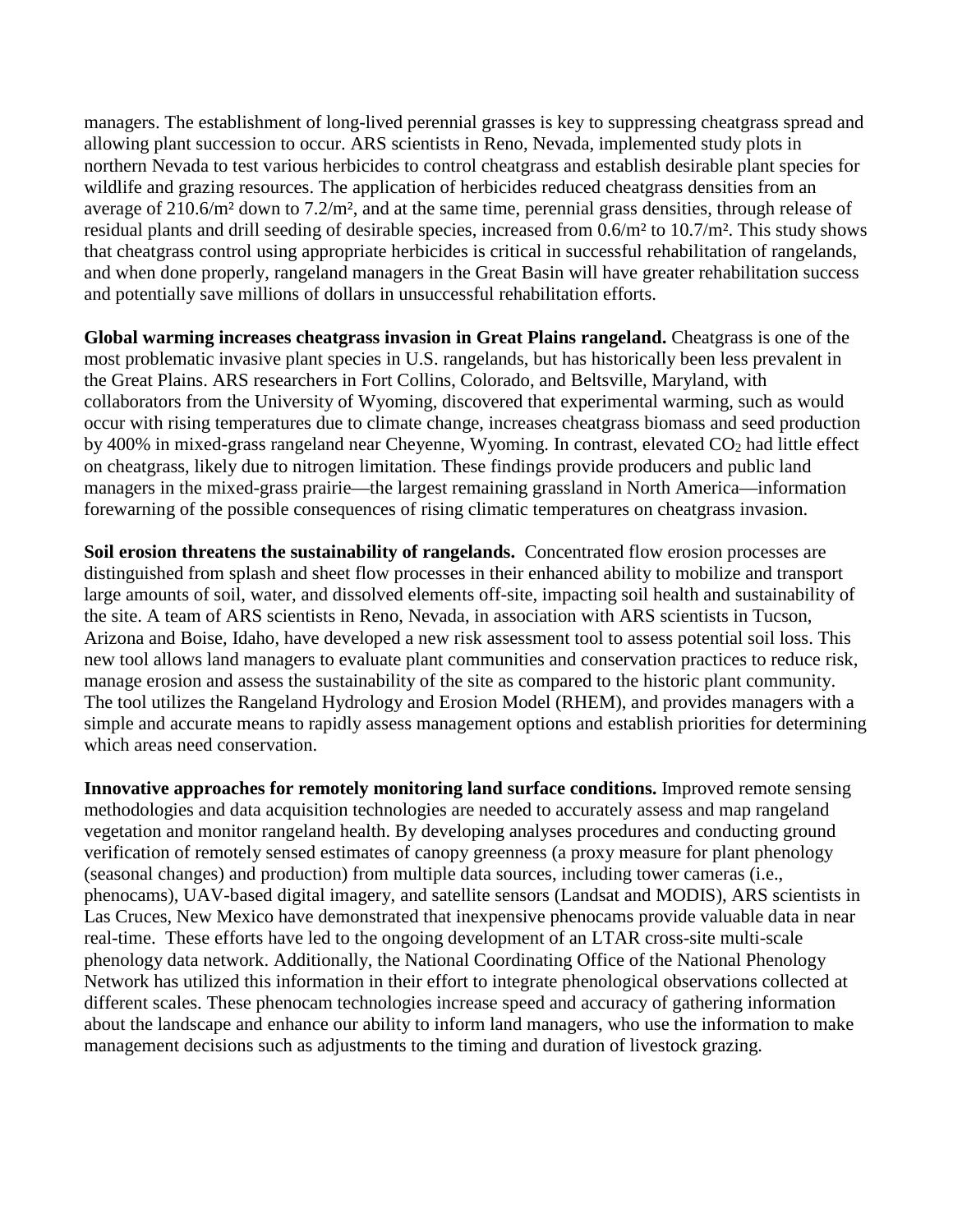**Holistic grazing system increases soil carbon and nitrogen.** ARS scientists in Reno, Nevada, in collaboration with a range consultant, have completed a study on the effect of two grazing management systems (traditional vs. holistic), on soil properties on a New Mexico ranch. The traditional system is year-round grazing with a stocking rate of one cow per fifty-six acres. The holistic system divides the land into many smaller pastures, with cattle grazing each for only three to five days. Following grazing, the pastures are allowed to remain ungrazed for a rest period of one hundred days, which allows the grazed plants to recover and regrow. The holistic grazing system allows a heavier stocking rate, in this case one cow per thirty-five acres. For each grazing system, soils were sampled by depth and by microsite (i.e. bare ground, grass, and shrub). Results showed that even with the heavier stocking rate, rangelands managed using holistic principles had significantly greater total soil nitrogen and total soil carbon than traditionally grazed rangelands and a decreased proportion of bare ground and increased forage production.

**Tools and techniques for multi-scale inventory, monitoring, and assessment.** Standardized approaches for monitoring rangelands are needed to allow land managers and public land agencies to collect and share data that address numerous rangeland management and policy needs. ARS scientists in Las Cruces New Mexico led and supported the development, testing and implementation of core monitoring indicators and methods and scalable sampling designs within the Bureau of Land Management (BLM's) Assessment, Inventory, and Monitoring (AIM) program (including BLM's national guidance and local support for monitoring Greater Sage-grouse habitat). This included integration of BLM's monitoring efforts with the existing Natural Resources Conservation Service (NRCS) and United States Forest Service (USFS) monitoring programs. ARS scientists also led the development of novel techniques for analyzing rangeland monitoring data relative to land potential to produce results that directly support management decision making. The resulting standardized inventory, monitoring, and assessment techniques and tools (available via landscapetoolbox.org) are providing managers and policy makers with information needed by U.S. agencies and international partners to manage resources at local to continental scales over millions of acres of rangelands.

**Ecohydrologic framework for Ecological Site Descriptions.** Ecological sites and their descriptions (ESDs) are the primary basis by which rangeland management agencies evaluate ecosystem health, develop management objectives, target conservation practices, and communicate regarding ecosystem responses to management. However, ESDs seldom include ecohydrologic relationships that strongly regulate overall ecosystem health and responses to various disturbances. ARS scientists in Boise Idaho, in cooperation with other ARS scientists and Natural Resources Conservation Service personnel from across the U.S., developed a framework and methodology for integration of key ecohydrologic data and relationships within the ESD structure. The ecohydrological framework and methodology was adapted to the Rangeland Hydrology and Erosion Model (RHEM) to take into account water dynamics, improving the accuracy of the model and enhancing the development and management of ESDs. The integration of this new framework on ecohydrologic relationships expands the ecological foundation of the overall ESD concept for management of U.S. rangelands while improving communication between private land owners and federal land managers across multiple disciplines in the field of rangeland management.

**Northern mixed-grass prairie can bounce back from heavy grazing, but recovery is slow.** Sustainable rangeland management hinges on a solid understanding of how grazing management decisions affect plant communities over the short- and long-term. For many rangelands, current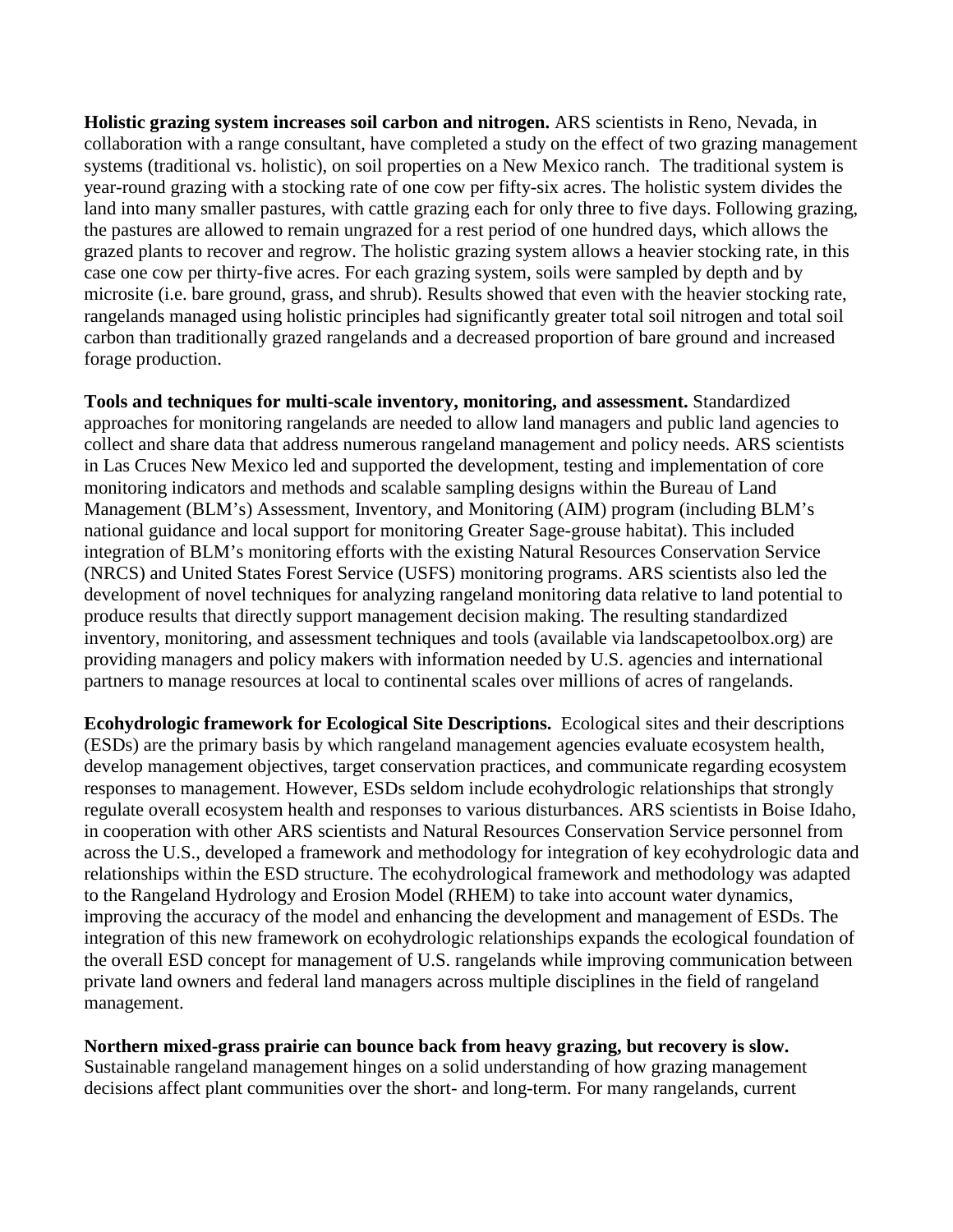conceptual models suggest that heavy grazing can cause irreversible shifts in vegetation composition, but few studies have experimentally tested this idea. ARS researchers at Fort Collins, Colorado and Cheyenne, Wyoming found that, as expected, 33 years of heavy grazing caused desirable cool-season grasses to decline while warm-season grasses increased. Contrary to expectations, reversing management from heavy grazing to light or no grazing allowed cool-season grasses to recover, indicating that northern mixed-grass prairie is more resilient to grazing than current models predict. However, results suggest that it takes more than a decade of light grazing for a heavily grazed plant community to revert to light-grazing conditions, and this recovery timeline is economically burdensome for most producers. Researchers can enable better management planning on semiarid rangelands by using long-term data to add critical rate-of-change information to conceptual models, which will improve tools that help land managers develop long-term management plans.

**Prediction of climate-driven vegetation state changes.** Directional decreases or increases in precipitation are predicted for aridlands in the future. ARS scientists in Las Cruces, New Mexico have collected long-term data from the Jornada Experimental Range that included drought and wet periods. These data were used to predict the response of perennial grasses on sites dominated by different shrub species (mesquite, creosotebush, and tarbush) under a future drier, or wetter, climate. Production was linearly related to rainfall during drought and no-trend years. However, during an extended wet period, a nonlinear increase in grass production occurred. The fastest grass response occurred in mesquitedominated sites, intermediate responses in tarbush-dominated sites, and slowest responses in creosotedominated sites. These site-specific responses were related to soil texture and plant available water. Mechanistic models are being used to predict state changes from shrub- to grass-dominated under alternative land use-climate scenarios. This regional understanding will help producers manage grazing land resources during times of climate variability and change.

**A native slender wheatgrass with improved rangeland stand establishment characteristics.** Vast areas of semi-arid rangelands in the western U.S., particularly in the Great Basin, are severely disturbed. These regions experience more frequent wildfire and are becoming increasingly eroded, leading to the site being more heavily infested with troublesome weeds such as cheatgrass and medusahead rye. In such areas of limited annual precipitation, native grasses are more difficult to establish, less productive and persistent, and less defoliation-tolerant under severe water stress than their introduced counterparts. To conserve native habitat and reduce fire danger, it is critical to develop native grasses that can be seeded onto these harsh range sites that are competitive against invasive weeds, easy to establish, and persistent, with increased seed yield. Slender wheatgrass is a native, self-pollinating, short-lived, early serial, perennial species that colonizes degraded landscapes. Because of its abundant rhizomes (underground plant stems that aids establishment and improves drought tolerance), ARS scientists at Logan, Utah, developed an improved alternative to current slender wheatgrass cultivars, releasing Charleston Peak slender wheatgrass germplasm. Charleston Peak is currently the only slender wheatgrass plant material that originates in the Great Basin, and displays potential as an improved material for conservation (erosion control) and re-vegetation (reclamation) plantings on arid and semiarid rangelands for the Great Basin and Intermountain Regions of western U.S. Charleston Peak germplasm is adapted to elevations ranging from 4,500 ft. to 12,000 ft., prefers loams and sandy loams, and can tolerate high salinity ranges.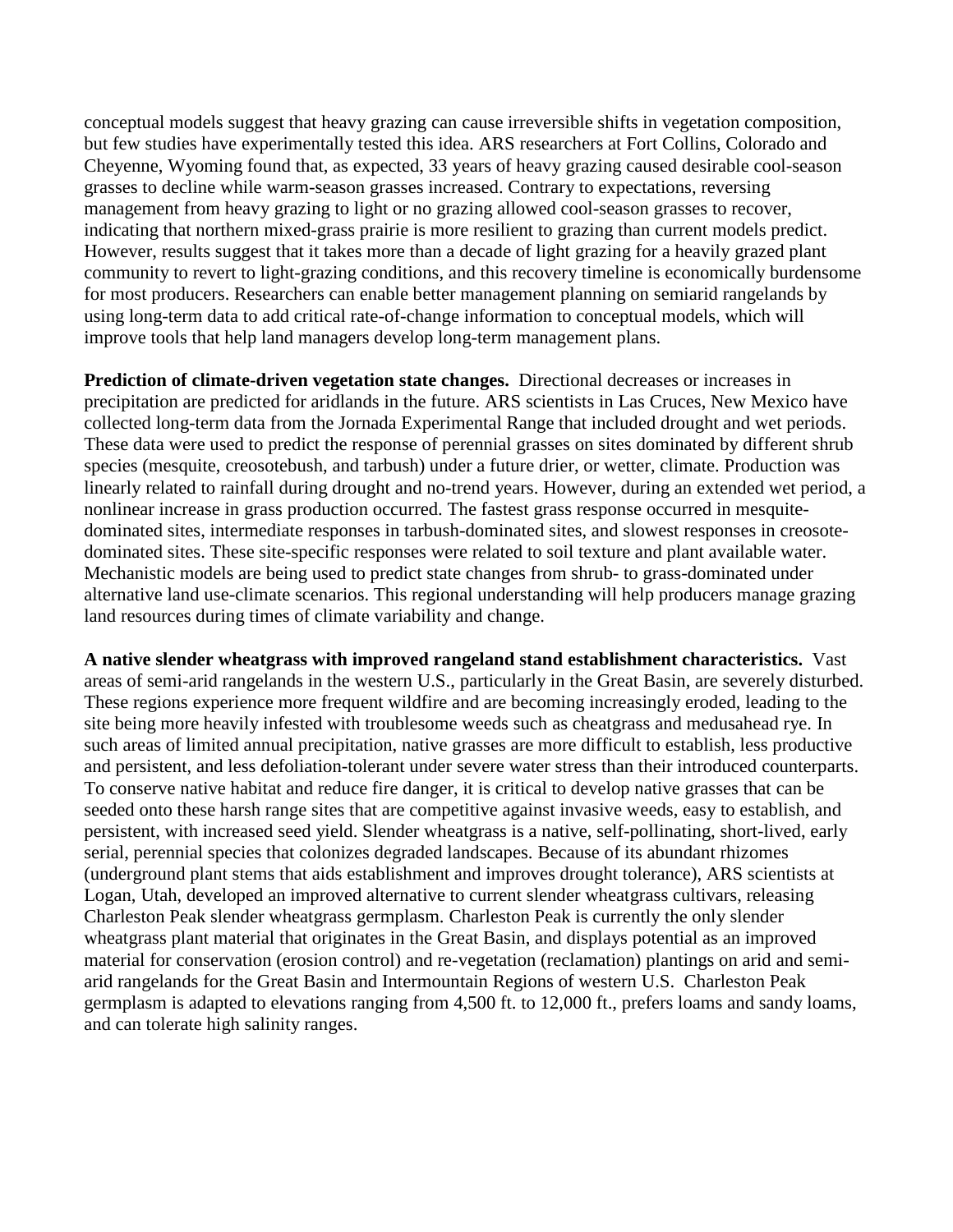**Native Thurber's needlegrass increases rangeland biodiversity.** As a result of large-scale planting of non-native grasses (i.e., crested wheatgrass) in the early part of the 19th century, many western U.S. landscapes have lost biodiversity. There is a need to increase the genetic diversity of such regions during landscape revegetation after disturbances (e.g., wildfire and human disturbance) by seeding native grass and legume species. For instance, native Thurber's needlegrass is a densely tufted bunchgrass (12 to 24 inches tall) that provides valuable forage for livestock and wildlife. In contrast to many non-native plantings, this grass is typically found in association with a diverse plant community including juniper, sagebrush, saltbush, horsebrush, bitterbrush, winterfat, Sandberg bluegrass, Indian ricegrass, bluebunch wheatgrass and thickspike wheatgrass. However, seed for this species is not commercially available, and therefore, ARS scientists at Logan, Utah, developed and released Princeton Thurber's needlegrass germplasm for revegetation of degraded sites. This will lead to the development of commercially available seed sources and provide a means for establishing native and more diverse revegetation efforts.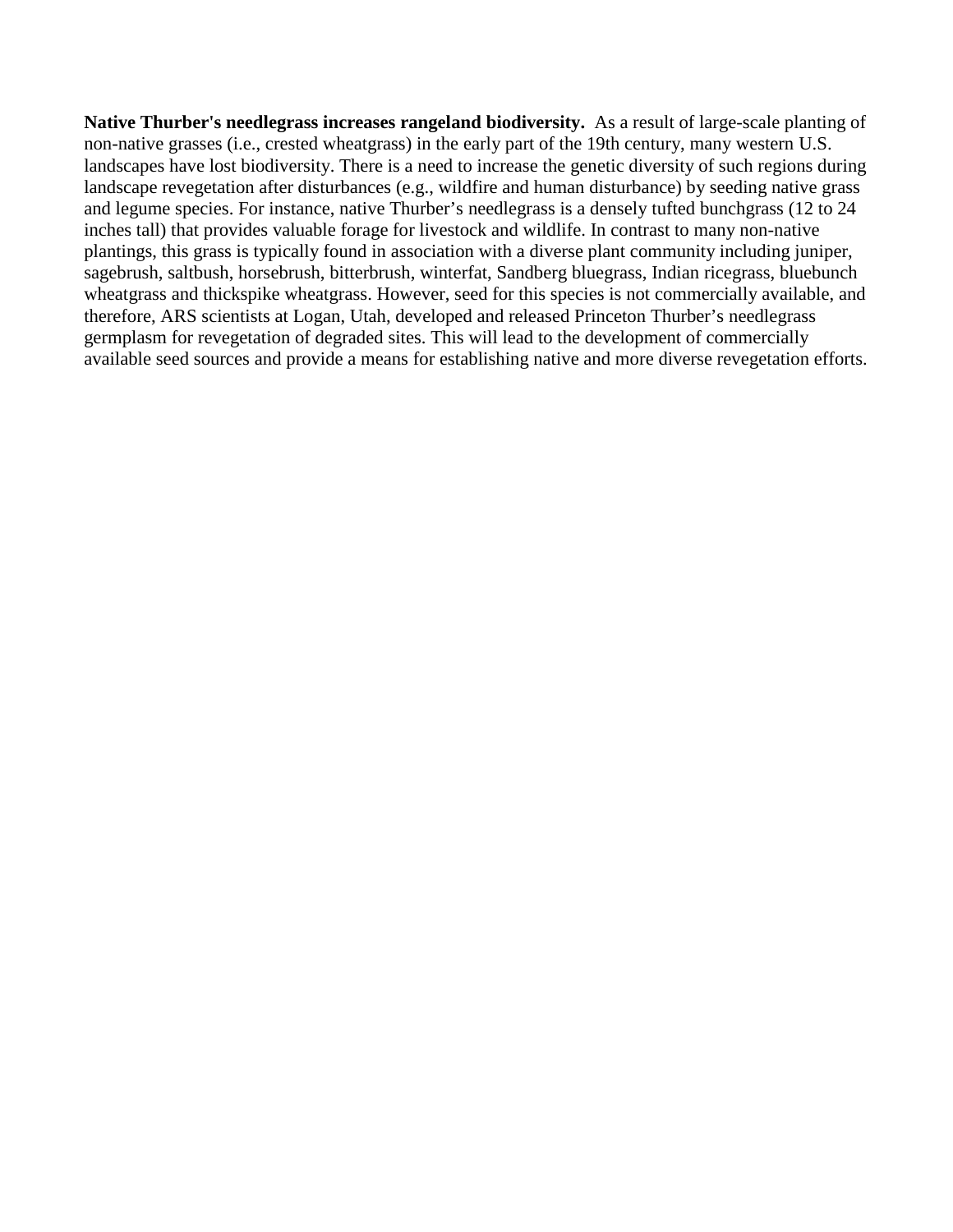## **Component 2: Develop Improved Pasture Technologies and Management Systems**

**Increasing species richness improves pasture yield and carbon sequestration.** Pasture management options are needed that both increase forage production and provide ecosystem services such as increased soil carbon sequestration. Over the course of a nine year study, ARS researchers in University Park, Pennsylvania evaluated whether increasing the number of plant species sown in a pasture might accomplish these management objectives. Researchers found that a five-species mixture of forages produced 31% greater yield than a two-species mixture. Yield benefits from the five-species mixture were greatest in years with high rainfall and were greater than average the last two years of the study, suggesting that the effects were long-lived. The five-species mixture also sequestered three times as much soil organic carbon as the two-species mixture. Increasing the number of sown species can have multiple, long-term benefits on temperate pastures, including both forage production and ecosystem services such as soil carbon storage and improved soil health. Furthermore, the practice could be easily adopted by most pasture land managers in the region.

**Fall oats improve sustainability of dairy production.** Dairy producers in the north-central U.S. often need stored forages to maintain livestock through the winter. Fall-grown oat is an excellent candidate because it has good yield potential as a late-season crop, provides an opportunity during summer to spread manure, and aggressively takes up nitrogen in the soil to help reduce loss to the environment. Fall oats can also be used for managed grazing. Research was needed to determine soil fertility requirements and management for oats as stored feed, and to optimize grazing management for improved cow performance. ARS researchers at Marshfield, Wisconsin, found that using nitrogen fertilizers increased oat yields for stored feed by 50% or more, and that dairy manure applied in summer provided adequate nitrogen. It was further determined that, for heifers in central Wisconsin, grazing of oats established in August should begin in late September; delaying grazing until mid-October consistently decreased heifer growth, particularly if rapidly maturing oat types were used. This improved fall-oat management information provides dairy producers with additional options to produce quality animal feed, stored or grazed; and to reduce the environmental risk of nitrogen leaching to groundwater.

**Sterile, perennial sorghum species hybrid released.** Cold-tolerant, noninvasive, perennial forage sorghums are needed for increased hay production. ARS researchers at College Station, Texas, working with Texas A&M University scientists, collected and evaluated a naturally occurring sorghum type. Molecular studies revealed the grass to be a natural hybrid between *S. bicolor* and *S. halepense*. The genotype produces a limited number of seed heads in early spring and late fall only, and the few seed produced are sterile. Since flowering is very limited, the plant produces leaves throughout the growing season, which makes it a very desirable high-biomass forage grass for hay production and at least two cuttings can be harvested each growing season. Since its seeds are sterile and its rhizomes exhibit limited spreading, it is not an invasive species. This natural hybrid was released as germplasm in FY 2016; it should significantly benefit cattle producers in the southern Great Plains.

#### **Trailhead II, an improved native basin wildrye germinates rapidly for improved stand**

**establishment.** Many areas of the western U.S. have been severely degraded by human disturbance, wildfires, and the invasion of weedy annual plant species (e.g., cheatgrass, medusahead rye). Thus, there is a need to identify and cultivate plant materials that establish and persist on degraded landscapes. Relatively tall (3 to 6 feet) basin wildrye grass is ideal for providing wind protection in winter calving pastures, holds its nutrient value well at maturity (7-8% protein), and can withstand heavy grazing and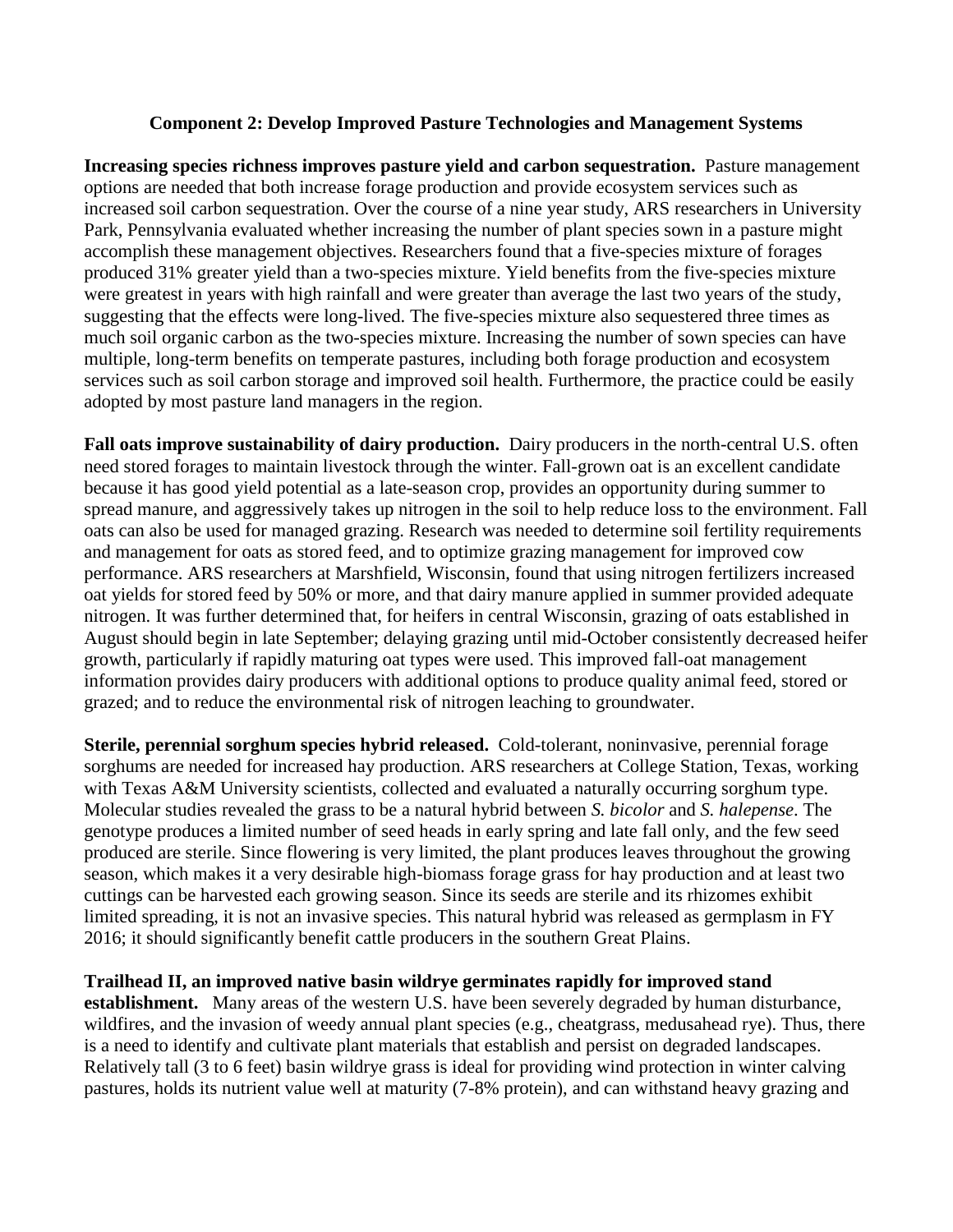trampling in its dormant state. Moreover, as a bunch type grass, basin wildrye is well adapted to stabilizing disturbed soils, is drought tolerant, possesses a fibrous root system, and has adequate seedling vigor in areas receiving 8 to 20 inches of annual precipitation. These characteristics make it a desirable plant material for reclamation. ARS scientists at Logan, Utah, developed and released Trailhead II basin wildrye, which exhibits improved stand establishment and rapid emergence. The release of Trailhead II provides an alternative that may enhance the success of conservation and re-vegetation plantings in the Intermountain West and Northern Great Plains areas of the United States.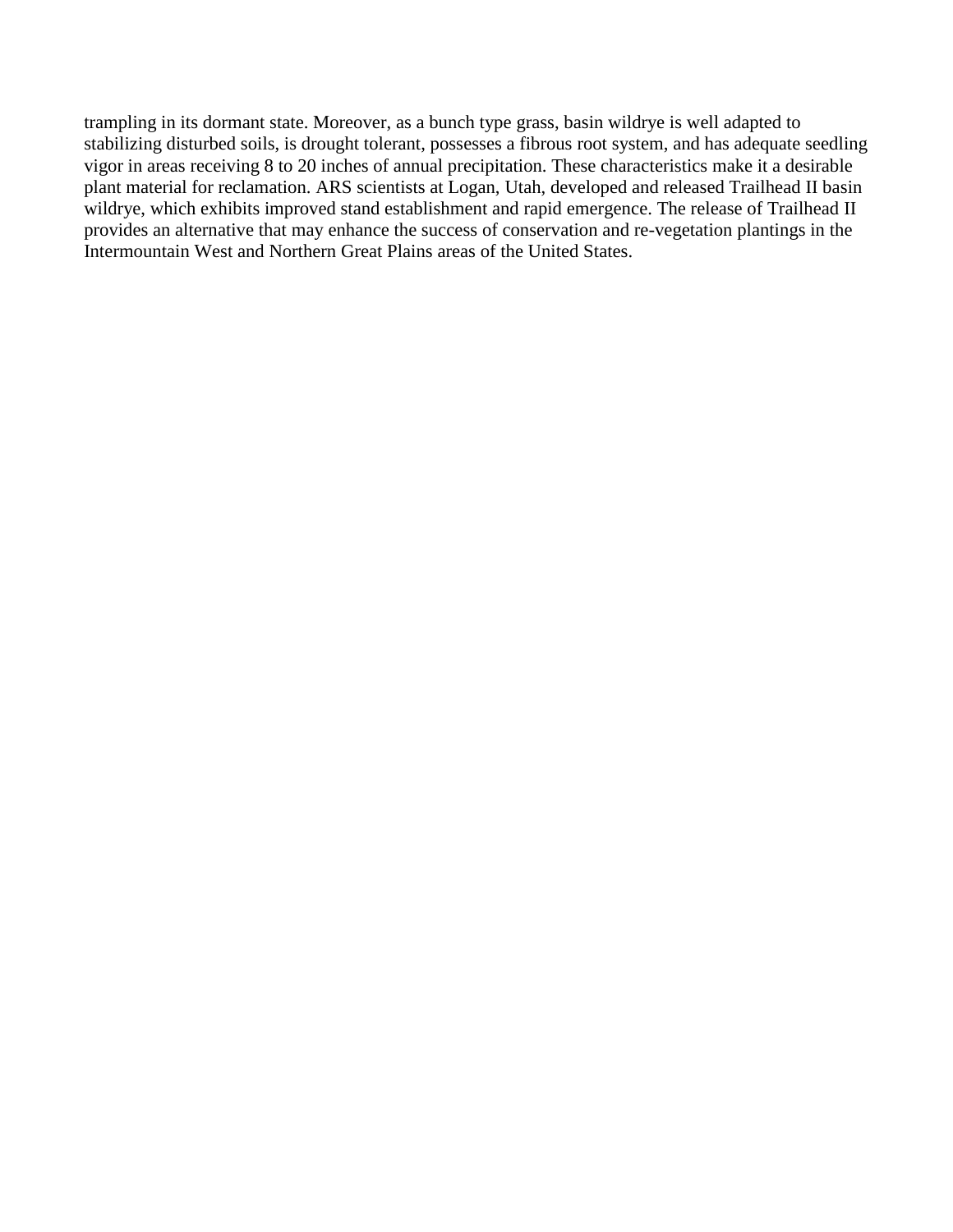## **Component 3: Improved Harvested Forage Systems for Livestock, Bioenergy and Bioproducts**

**Bacterial stem blight disease of alfalfa is an increasing threat to forage production.** Economic damage of alfalfa fields by late spring and early fall frosts has increased in the past several years and in some locations, increased sensitivity to frost was associated with herbicide application. ARS researchers in Saint Paul, Minnesota found that damaged alfalfa was infected by the bacterial stem blight pathogen, which has the ability to increase the range of temperatures at which frost damage will occur. The genome of the pathogen was sequenced and comparisons with other bacterial genomes showed that it is closely related to bacteria infecting pears and beets. Methods were developed for identifying alfalfa plants resistant to this pathogen, and cultivars with moderate numbers of resistant plants have been identified. These results will be valuable for developing cultivars with high levels of resistance to the disease for integrated disease management and sustainable forage production.

**Molecular markers for Verticillium wilt resistance in alfalfa.** Verticillium wilt (VW) is an alfalfa disease that reduces forage yields up to 50%. Current breeding strategies rely greatly on phenotypic recurrent selection that is slow and inefficient for genetic improvement. An ARS scientist in Prosser, Washington, in collaboration with Alforex Seeds, S&W Seed, Forage Genetics International and the Noble Foundation, identified 11 molecular (genomic or DNA) markers associated with VW resistance in two alfalfa populations. The markers identified in this study can be used for improving resistance to VW in alfalfa; these markers and associated germplasm for disease resistance will facilitate the rapid development of new alfalfa cultivars with improved VW resistance.

**Unique perennial sorghum germplasm developed.** *Sorghum propinquum* is a species that is critical in the development of perennial sorghum germplasm to be used for both forage and bioenergy purposes. Perenniality in sorghum is achieved from belowground rhizomes that survive low temperatures. Unfortunately, spreading rhizomes are usually associated with invasiveness in the weedy, rhizomatous species Johnsongrass (*S. halepense*). *Sorghum propinquum* produces fewer and less invasive rhizomes than Johnsongrass, which minimizes the risk of invasiveness. However, most sorghum hybrids that have been developed using this species as a parent have lacked the desired level of cold tolerance. ARS researchers at College Station, Texas, working with Texas A&M University scientists, successfully doubled the chromosomes in diploid *S. propinquum* to improve winter survival traits and suppress the rhizome production that causes the plant to be invasive. Seven unique tetraploid plants were recovered, which is a significant step in breeding winter-hardy perennial sorghum germplasm with high potential as new forage and bioenergy crops with minimal risk of invasiveness from seed or rhizomes.

**Effective, new diagnostic tool for root-knot nematodes.** Nematodes are microscopic worms that occur everywhere around us, but especially in the soil. Some nematodes infect plants through the roots and cause billions of dollars in crop losses worldwide each year. Root-knot nematodes are an important example. Root-knot nematodes damage many kinds of plants, including carrots, causing the roots to be deformed and interfering with nutrient uptake. Identifying these nematodes in the soil can be nearly impossible, but an ARS scientist at Beltsville, Maryland, in collaboration with scientists from Denmark, has developed a new DNA test to detect the northern root knot nematode. This new diagnostic test is very sensitive, highly specific, and able to detect this species directly in the soil. This research provides an important tool for accurately determining which fields are infested, and the level of infestation, allowing growers to make informed management decisions before carrot cultivation.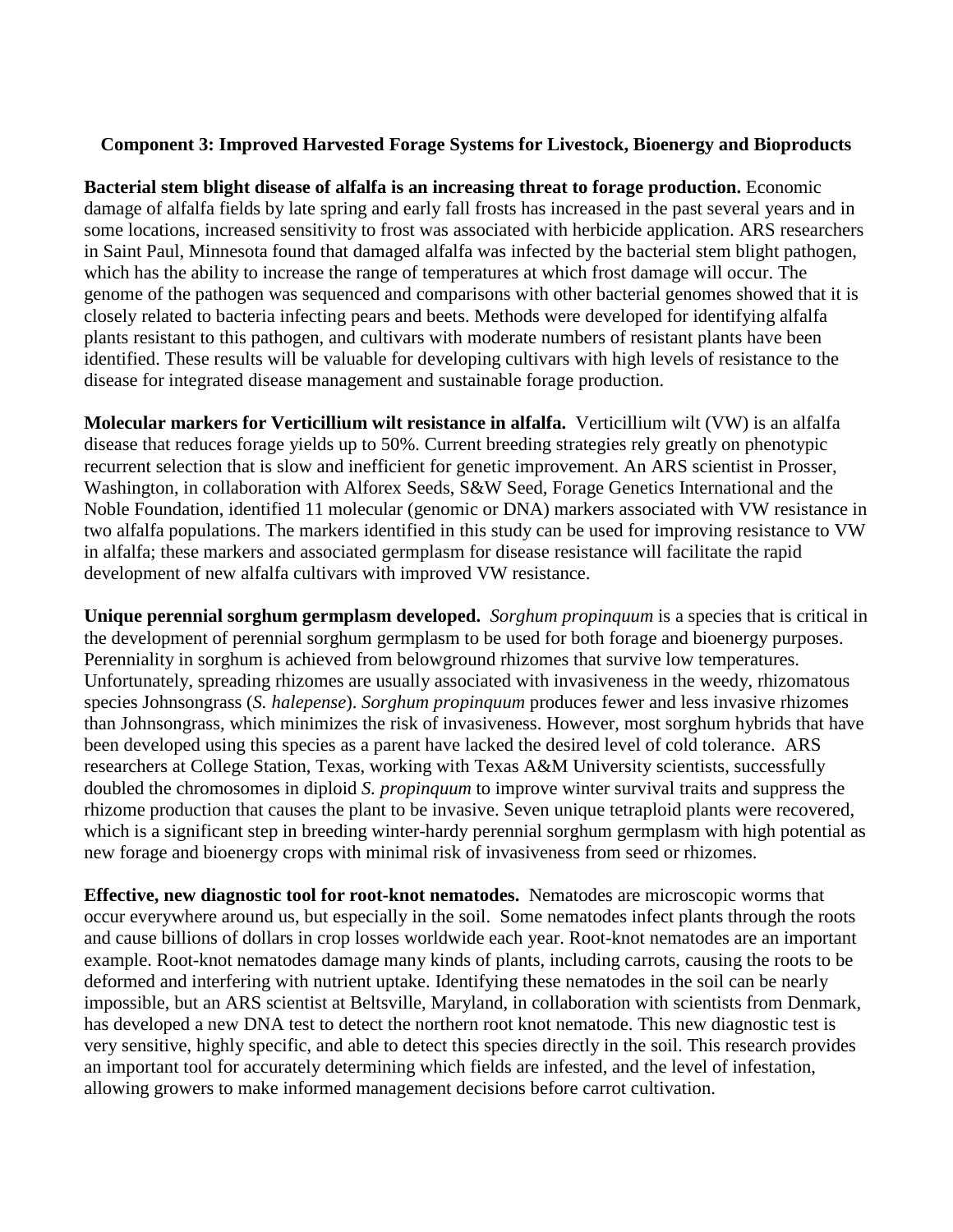**Germplasm and molecular markers for improving alfalfa drought tolerance identified.** Enhancing drought resistance and water use efficiency of alfalfa varieties is key to meeting the challenges of finite water resources. An ARS researcher in Prosser, Washington, conducted a replicated trial in both greenhouse and field and identified 27 alfalfa varieties with a higher level of drought resistance than the known drought resistant control. A laboratory study on marker-trait association identified 20 and 15 genetic loci associated with drought resistance index and relative water content, respectively. Comparisons of target sequences flanking the resistance loci against the reference genome of *M. truncatula* (model legume- barrelclover) revealed multiple chromosomal locations. Markers associated with salt tolerance have also been identified and located on chromosomes 1, 2, and 4. These markers will be useful in marker-assisted breeding of new alfalfa varieties with drought resistance and enhanced water use efficiency.

**Rapid selection of root system architecture that promotes enhanced alfalfa forage yields.** Selection for yield in alfalfa has focused on aboveground plant traits, largely ignoring the potential contribution of the root system to improve yield through enhanced water and nutrient acquisition. Previous research found that alfalfa plants with a highly branched root system supported greater forage yields than plants with a typical root system; however, selection required a minimum of 20 weeks to identify plants with the branching root phenotype. ARS researchers in Saint Paul, Minnesota developed a method to identify plants with a strong taproot or strong branch roots after only 2 weeks of growth, with the number and length of tertiary roots the key measurement for distinguishing root types. Plants could be identified consistently even with mild drought stress, nutrient stress, and with nodulation by symbiotic bacteria. Several candidate genes were identified that were associated with the branching root phenotype. These results will facilitate 'root breeding' approaches aimed at modifying root system architecture to increase the absorptive capacity of roots for water and nutrients to increase alfalfa productivity, persistence, and resilience to environmental stresses.

**First-of-its-kind searchable tannin database.** Condensed tannins are natural protein-binding substances present in some forage species; they have been found to protect forage protein from degradation during both silage fermentation and rumen digestion. One research goal is to decipher what chemical characteristics and concentrations of condensed tannins will be optimal for improving protein utilization and milk production of dairy cattle. ARS researchers at Madison, Wisconsin have created a database with data from the scientific literature called the Dairy Forage Research Center Condensed Tannin NMR Database. This instrument allows scientists to search for information about condensed tannins by structure, molecular formula, and more. Citations for all literature references used in this database are also provided. The database is available, free of charge, from the ARS website. This database is a valuable resource for scientists around the world working in the growing field of condensed tannin research.